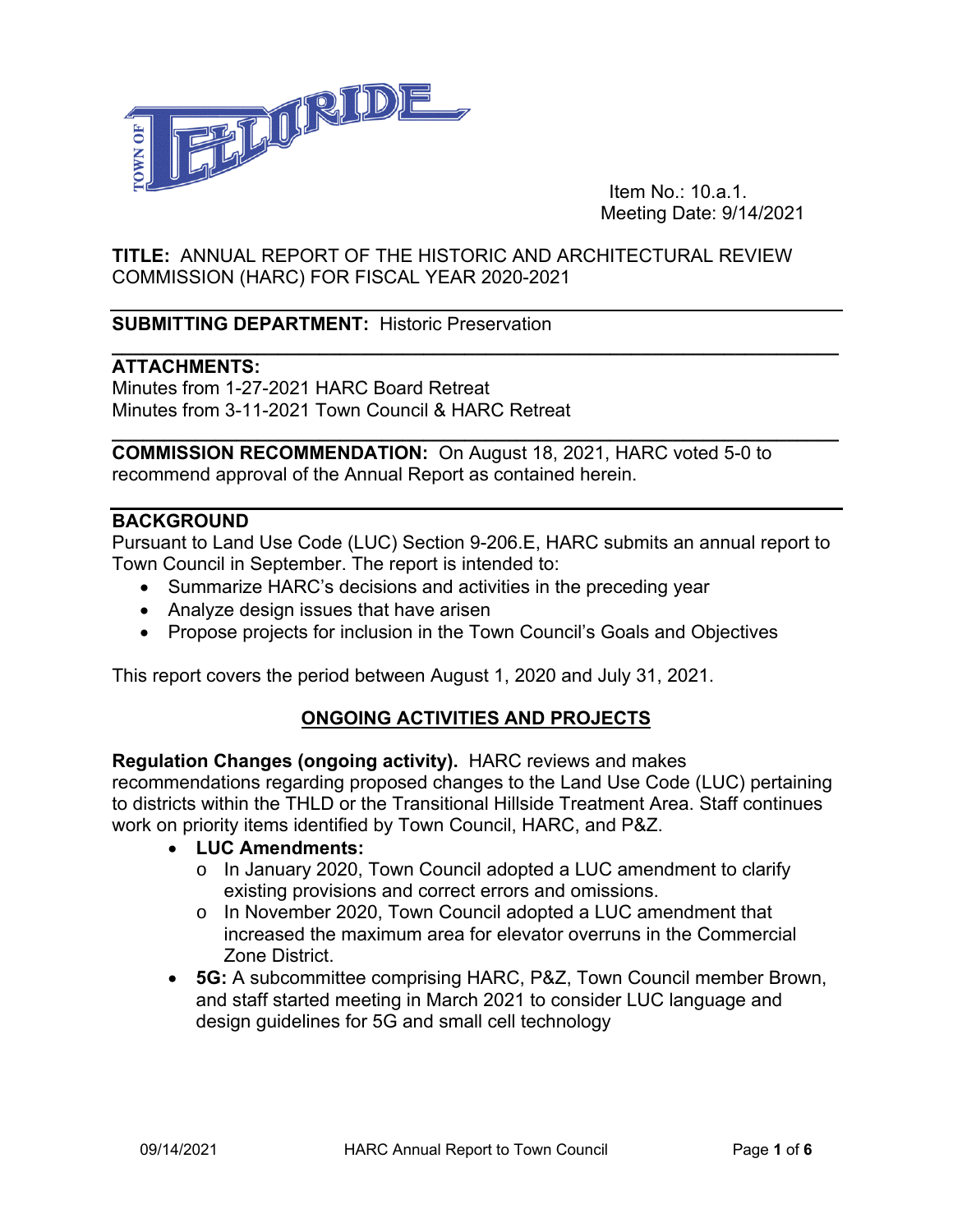# **Training (ongoing activity):**

 February 10-12: Town Council member Todd Brown, HARC members Kiernan Lannon, Matt Lee, Peter Lundeen, and Mark Shambaugh, and Staff members Jonna Wensel and Tammy Brand attended the virtual State Historic Preservation (Saving Places) Conference

#### **Retreats:**

- HARC held a board retreat (via Zoom) on January 27, 2021
- Town Council and HARC held a joint strategic planning retreat on March 11, 2021

#### **Telluride Historic Architectural Survey (THAS) Update:**

- No changes to ratings were made during this year.
- The THAS survey forms have been uploaded to an online interactive GIS Story Map, which can also be accessed through the Historic Preservation page of the Town's website. THAS primary and secondary structures are displayed on separate maps.

#### **Appointments:**

 On August 3, 2021, Town Council re-appointed Sherri Harvey to the HARC board for a one-year term

### **DEVELOPMENT APPLICATIONS & REVIEW / DESIGN ISSUES AND TRENDS**

#### **Meetings**

| <b>HARC Meetings</b>                                                         | FY 2018-2019 | ا FY 2019-2020 ا | FY 2020-2021 |  |  |  |
|------------------------------------------------------------------------------|--------------|------------------|--------------|--|--|--|
| <b>Regular Meetings</b>                                                      |              | $10*$            |              |  |  |  |
| <b>Special Meetings</b>                                                      |              |                  |              |  |  |  |
| * The March, April, and May 2020 HARC meetings were canceled due to COVID-19 |              |                  |              |  |  |  |

fch, April, and May 2020 HARC meetings were canceled due to COVID-19 f

# **Attendance & Recusals**

| <b>HARC Member</b>               | <b>12 Regular</b><br><b>Meetings</b> | <b>10 Chair</b><br><b>Meetings</b> | <b>4 Special</b><br><b>Meetings</b> | <b>Totals</b> | <b>Recusals</b> |
|----------------------------------|--------------------------------------|------------------------------------|-------------------------------------|---------------|-----------------|
| <b>Mark Shambaugh, Chair</b>     |                                      | 10                                 |                                     | 25/26         | 3               |
| <b>Sherri Harvey, Vice Chair</b> | 12                                   |                                    |                                     | 17/17         |                 |
| <b>Kiernan Lannon</b>            | 10                                   | -                                  |                                     | 14/16         |                 |
| <b>Peter Lundeen</b>             | 11                                   | ۰                                  |                                     | 15/16         | 3               |
| <b>Jack Wesson</b>               | 12                                   | -                                  |                                     | 16/16         | 2               |
| <b>Matt Lee</b>                  | 11                                   | -                                  |                                     | 15/16         | 3               |
| <b>Stewart Seeligson</b>         |                                      | -                                  |                                     | 15/16         | 3               |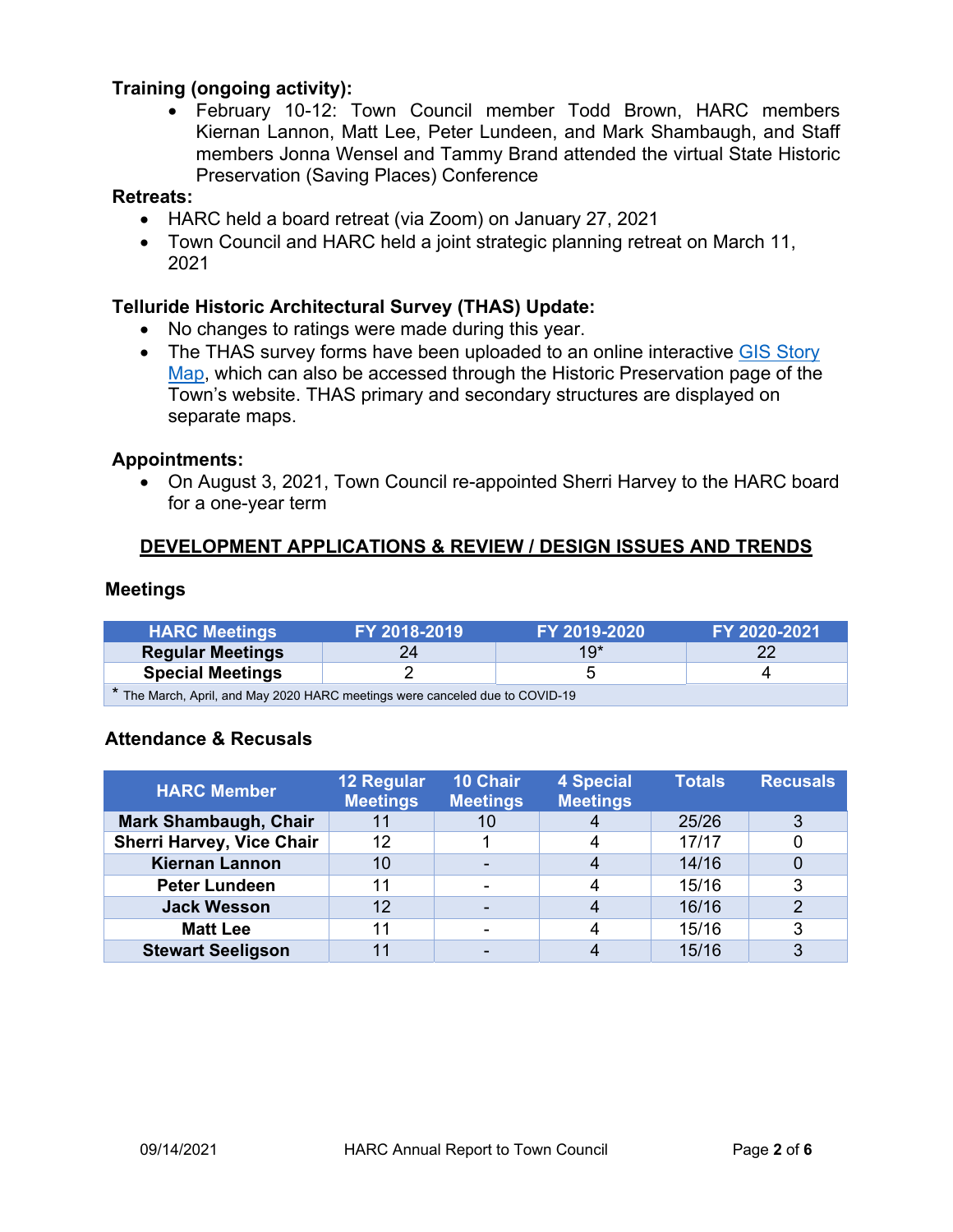# **Large-Scale Projects**

| <b>Address</b>    | <b>Project Name</b>                                                  | <b>Use</b>       | <b>Status</b>                       | <b>Notes</b>                       |
|-------------------|----------------------------------------------------------------------|------------------|-------------------------------------|------------------------------------|
| 222 W. San Juan   | <b>TKV</b>                                                           | <b>Mixed Use</b> | Withdrawn by<br>applicant           | <b>TC Call Up</b><br>Jan. 12, 2021 |
| 217 W. Colorado   | <b>Bell Building</b>                                                 | Mixed Use        | Approved                            |                                    |
| 320 W. Colorado   | <b>Yarn Store</b>                                                    | <b>Mixed Use</b> | <b>Preliminary HARC</b><br>Approved |                                    |
| 320 N. Willow St. | Reinfried Residence Residential                                      |                  | <b>Preliminary HARC</b><br>Approved |                                    |
| 300 E. Colorado   | Telluride Hotel &<br>Residences<br>(formerly known as<br>Hotel Ajax) | <b>Mixed Use</b> | Approved                            | <b>TC Call Up</b><br>July 12, 2021 |
| 425 W. Pacific    | The 425 W. Pacific<br>Project                                        | Residential      | <b>Preliminary Review</b>           |                                    |
| 330 W. Columbia   | 330 W. Columbia -<br>Restoration/Addition                            | Residential      | <b>Preliminary HARC</b><br>Approved | Reduced to<br><b>Small Scale</b>   |

# **Development Applications**

Here is a snapshot of the past three years of HARC-reviewed applications. FY2019-2020 was affected by COVID-19, so that was not a typical year.

| FY 2020-2021                 |                  |                 |                     |              |  |
|------------------------------|------------------|-----------------|---------------------|--------------|--|
| <b>Review</b>                | Type             | <b>Historic</b> | <b>Non-Historic</b> | <b>TOTAL</b> |  |
| <b>HARC Board</b>            | Small/Large      |                 | 8                   | 19           |  |
| <b>HARC Chair</b>            | <b>Minor</b>     | 16              | 10                  | 26           |  |
| <b>Staff</b>                 | Insubstantial    | 52              | 136                 | 188          |  |
| <b>Staff</b>                 | DNE <sup>*</sup> |                 | 36                  | 36           |  |
| TOTAL                        |                  | 79              | 190                 | 269          |  |
| *Determinations of No Effect |                  |                 |                     |              |  |

| FY 2019-2020      |               |                 |                     |              |  |
|-------------------|---------------|-----------------|---------------------|--------------|--|
| <b>Review</b>     | Type          | <b>Historic</b> | <b>Non-Historic</b> | <b>TOTAL</b> |  |
| <b>HARC Board</b> | Small/Large   |                 | 12                  | 18           |  |
| <b>HARC Chair</b> | <b>Minor</b>  | 15              |                     |              |  |
| <b>Staff</b>      | Insubstantial | 38              | 76                  | 122          |  |
| TOTAL             |               | 59              | 99                  | 158          |  |

| FY 2018-2019      |               |                 |                     |              |  |
|-------------------|---------------|-----------------|---------------------|--------------|--|
| <b>Review</b>     | Type          | <b>Historic</b> | <b>Non-Historic</b> | <b>Total</b> |  |
| <b>HARC Board</b> | Small / Large |                 | 16                  | 18           |  |
| <b>HARC Chair</b> | <b>Minor</b>  | 11              | 23                  | 34           |  |
| <b>Staff</b>      | Insubstantial | 46              | 122                 | 168          |  |
| <b>TOTAL</b>      |               | 59              | 161                 | 220          |  |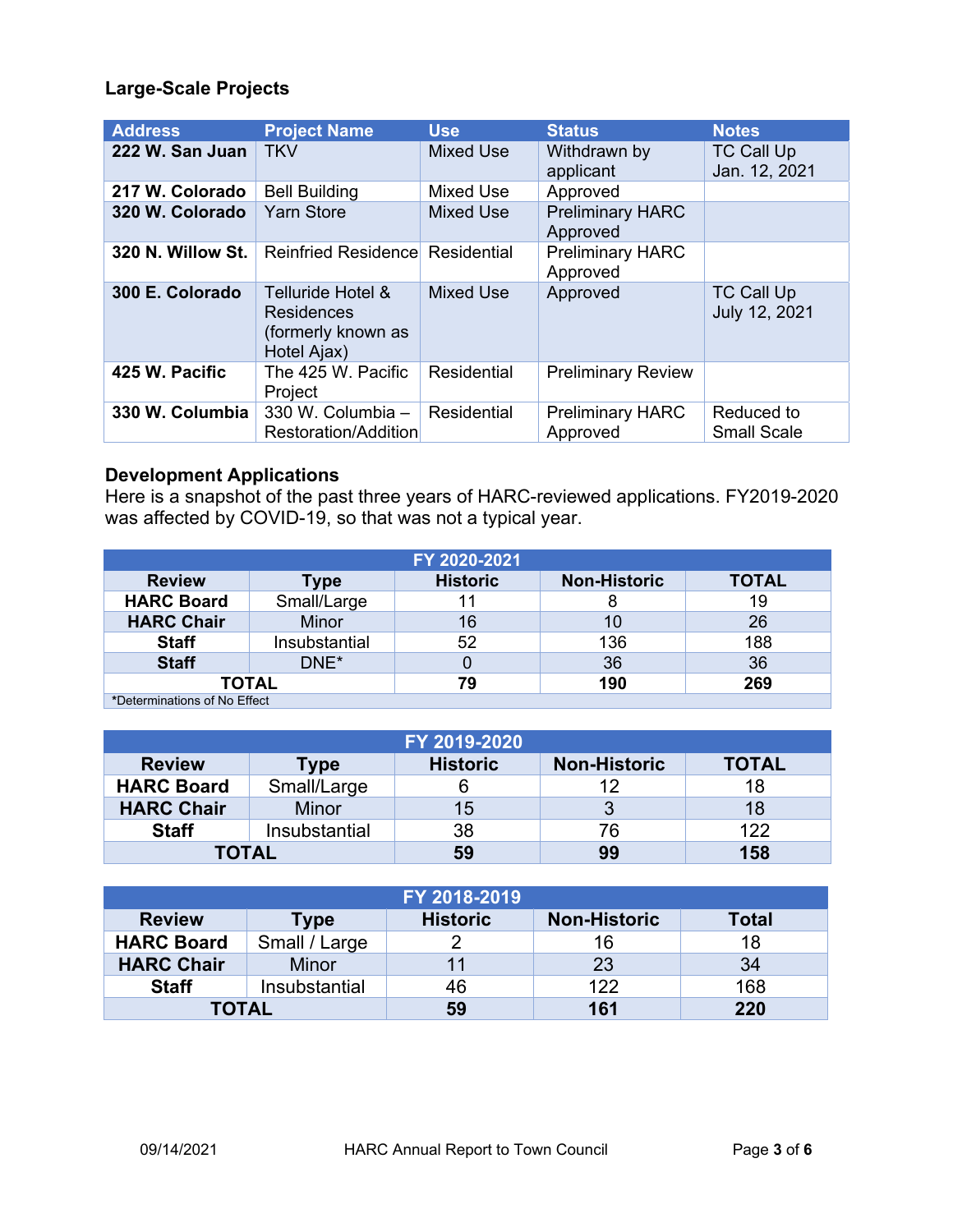# **Trends**

- In fiscal year 2020-2021, the Small and Large Scale HARC applications required, on average, 1.9 hearings to receive approval. This is up from 1.5 hearings in FY2019- 2020. There were more Large-Scale applications this year, which require at least two hearings (a Preliminary and a Final).
- Applications for new construction on the Primrose Lane extension (The Overlook PUD) have started to come in - four HARC applications have been received, and two of those have received HARC approval.

# **HARC & HISTORIC PRESERVATION DEPARTMENT UPDATES**

- **Zoom:** HARC and HARC Chair meetings have been held virtually since June 2020.
- **Scanning:** The scanning of Planning and HARC hard copy files (started in 2019) is ongoing. Progress is slow, as the scanning company can do only a maximum of 8- 12 file boxes per year. The scanned files are uploaded to the Town's virtual document center via the website, so they are available online to the public.
- **Staffing:** Since January 2020, Tammy Brand has served as the HP Planning Tech. Tammy will transition into the Preservation, Planning & Building Coordinator in September upon the retirement of Helen Schumack. The search for a Preservation Planner is on-going.

# **60th Anniversary of the TNHLD**

2021 marks the 60<sup>th</sup> anniversary of the Telluride National Historic Landmark District. The following events were held to recognize this milestone:

**Walking Tours:** Free walking tours are hosted by the Telluride Historical Museum and the Historic Preservation Department. The tours highlight Telluride's architectural history and how the TNHLD and HARC have shaped the character of the town. Tour dates: June 11, July 9, August 13, September 10.

**Main Street Banner:** A banner recognizing the anniversary and walking tours was displayed over Main Street July 4-9. The Telluride Historical Museum will display the banner at the museum until after the September 10 walking tour.

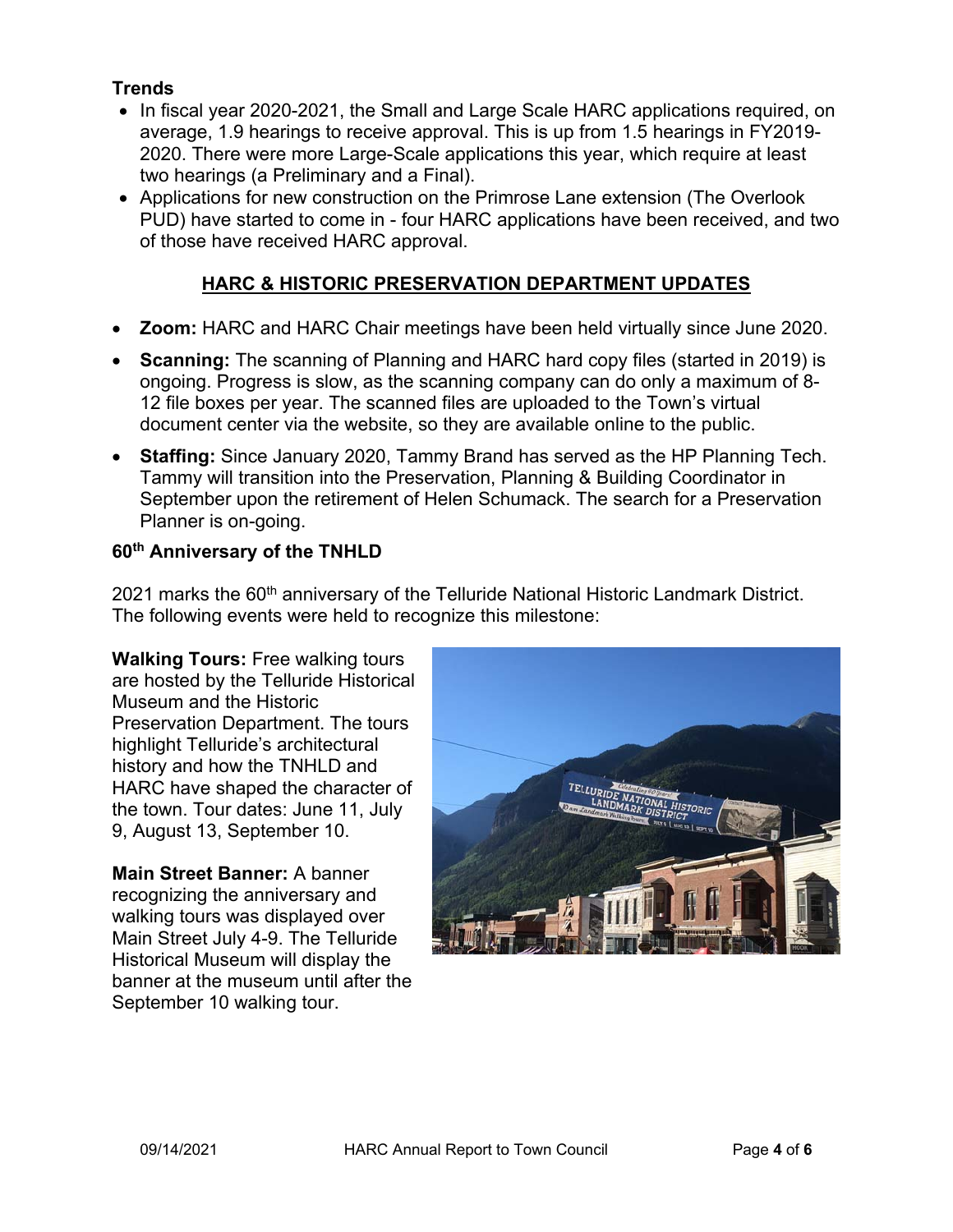### **HARC Preservation Awards:**

The Preservation Awards returned in June 2021. Four projects were selected by HARC and presented by Town Council, and customized plaques were given to the recipients:





### **Instagram**

The #TellurideLandmarks Instagram account highlights a different Local Landmark or historic building each week with old photos and a brief history. To date, the account has more than 1,300 followers.

**Telluride Tales:** To highlight some of the changes, trends, and successes of the National Historic Landmark District over its 60 years, the Historic Preservation Department partnered with the Telluride Historical Museum to create a journal, which will be available in print and digital format in September. It includes interviews with people involved in different aspects of preservation and development, features on a couple of Local Landmark buildings, and a timeline of historic buildings.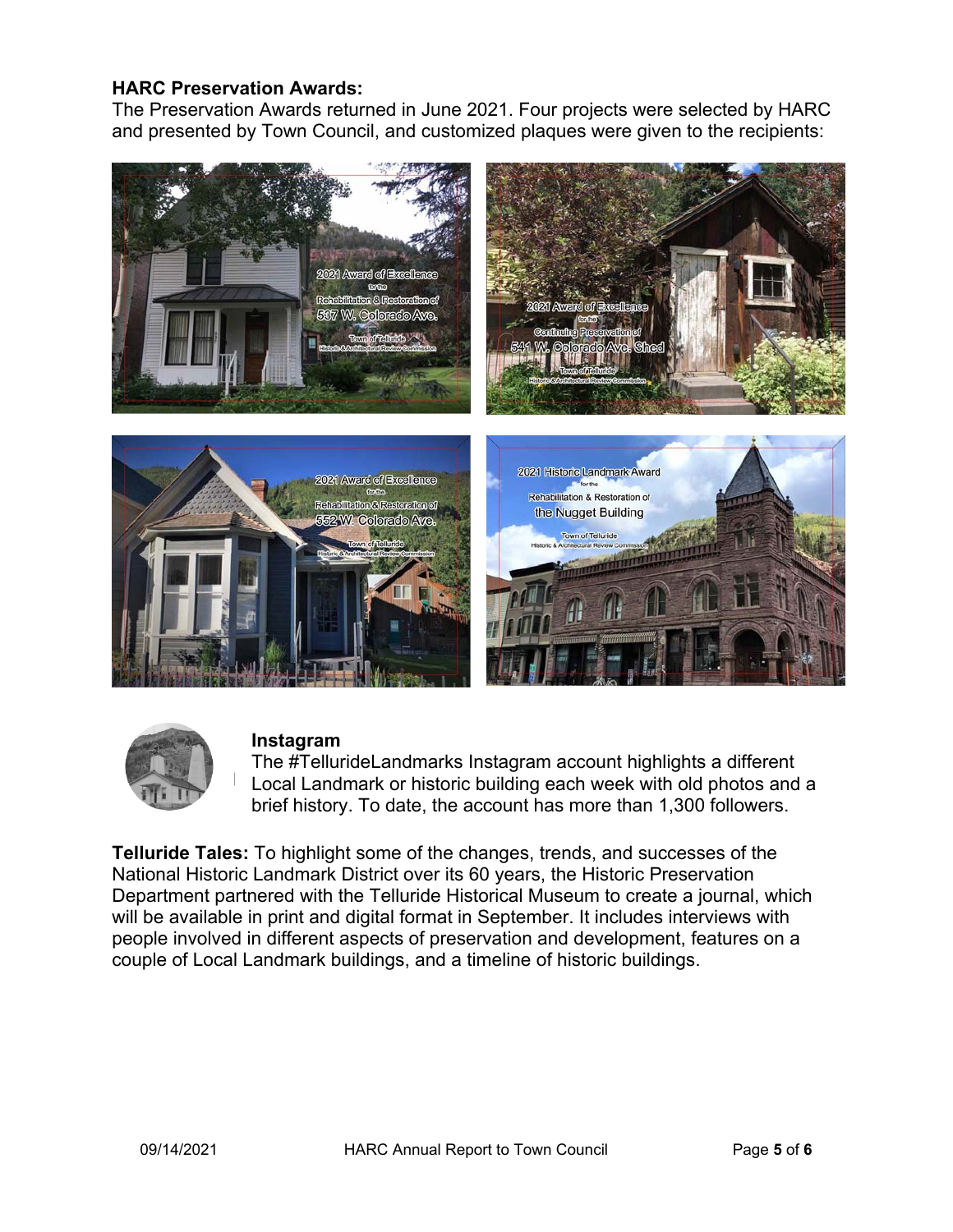# **PROPOSED PROJECTS**

### **Training**

1. Staff will continue to provide training for HARC via mini-trainings as time permits and opportunities to attend Certified Local Government training.

### **HARC Board Requests**

- 1. In-person HARC retreat
- 2. Continuation of joint retreats with Town Council, HARC, and P&Z to discuss issues related to development review.

**Prepared by:** Jonna Wensel<br>
Historic Preservation Director **Frown Manager Approval** Historic Preservation Director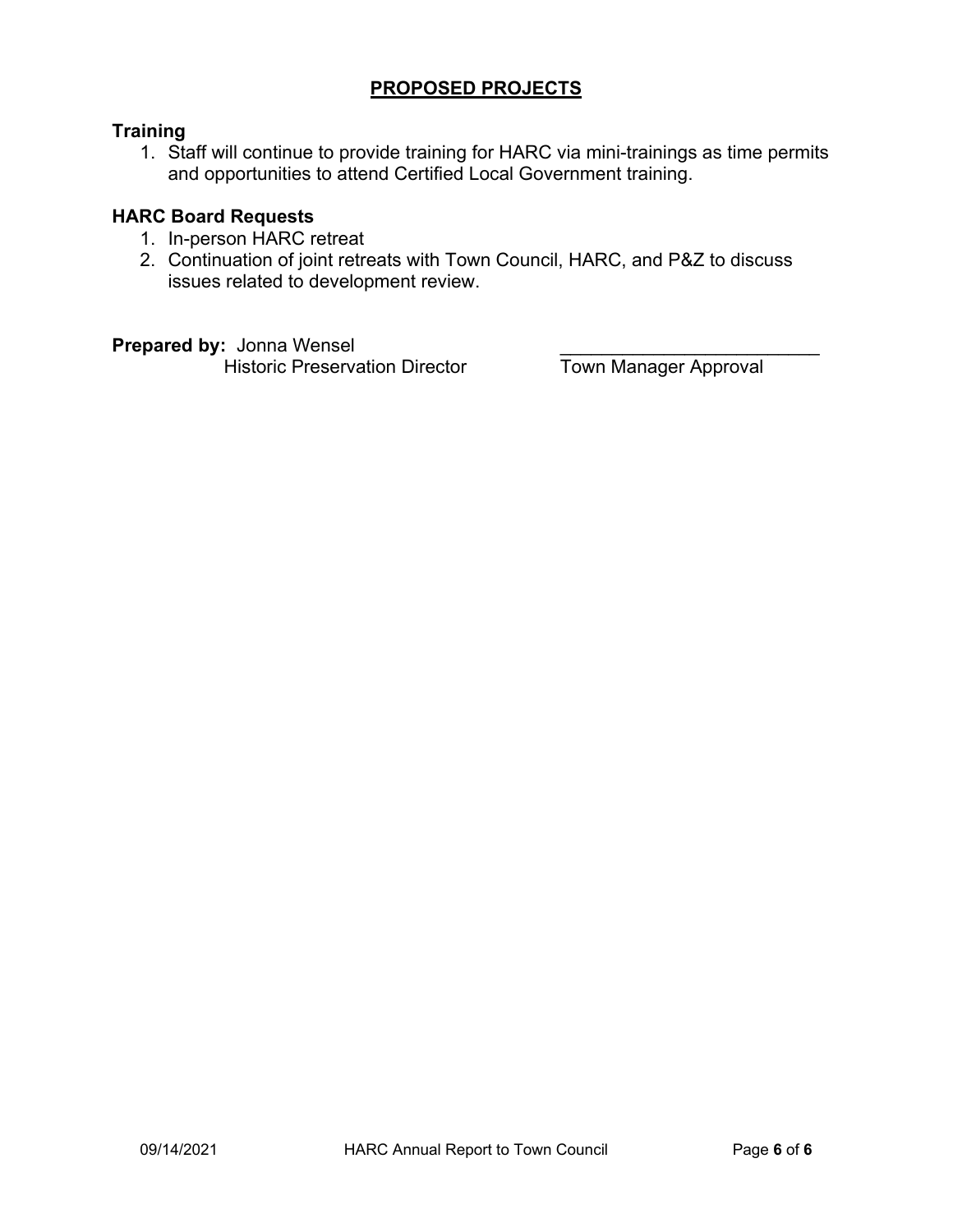#### **Draft MINUTES**

#### **Historic & Architectural Review Commission Meeting January 27, 2021 Virtual Online Meeting 3:30 PM**

**COMMISSION PRESENT:** Chair Mark Shambaugh Vice Chair Sherri Harvey Commissioner Kiernan Lannon Commissioner Peter Lundeen Commissioner Jack Wesson Alternate Matt Lee Alternate Stewart Seeligson **STAFF PRESENT:** Historic Preservation Director Jonna Wensel Building & Planning Director Ron Quarles Senior Planner Phil Taylor Historic Preservation Tech Tammy Brand Boards & Commissions Secretary Piper Miller **COUNCIL PRESENT:** Adrienne Christy, Liaison Mayor Pro Tem Todd Brown

#### **MEETING INFORMATION**

This meeting was held virtually due to COVID-19.

#### **PURPOSE**

Strategic planning retreat to develop and implement process improvements, better understanding and consensus on the guidelines, and improve adherence to HARC's values.

### **1 CALL TO ORDER (3:30PM)**

The meeting was called to order at 3:30 PM.

# **2 BOARD AND STAFF DISCUSSION**

Director Wensel asked the Commission if they would be available for a joint meeting with Planning & Zoning Commission on February 23, 2021 to discuss a small-scale subdivision and invited them to attend the Town Council Retreat on January 28, 2021. Director Wensel also announced the launch of the Telluride Historic Landmark Instagram account to help celebrate the 60<sup>th</sup> Anniversary of Telluride's National Historic Landmark designation.

#### HEARING PROCESS

Director Wensel facilitated a discussion on ways to improve the hearing process and meeting efficiency.

Input was received from Mayor Pro Tem Brown and Councilperson Christy.

#### DESIGN GUIDELINES

Director Wensel and the board discussed the application of the Design Guidelines with regard to historic windows, roofing materials, mass and scale, treatment zones, and discussed a procedure for fourth stories. Comment was received from Director Quarles and Mayor Pro Tem Brown.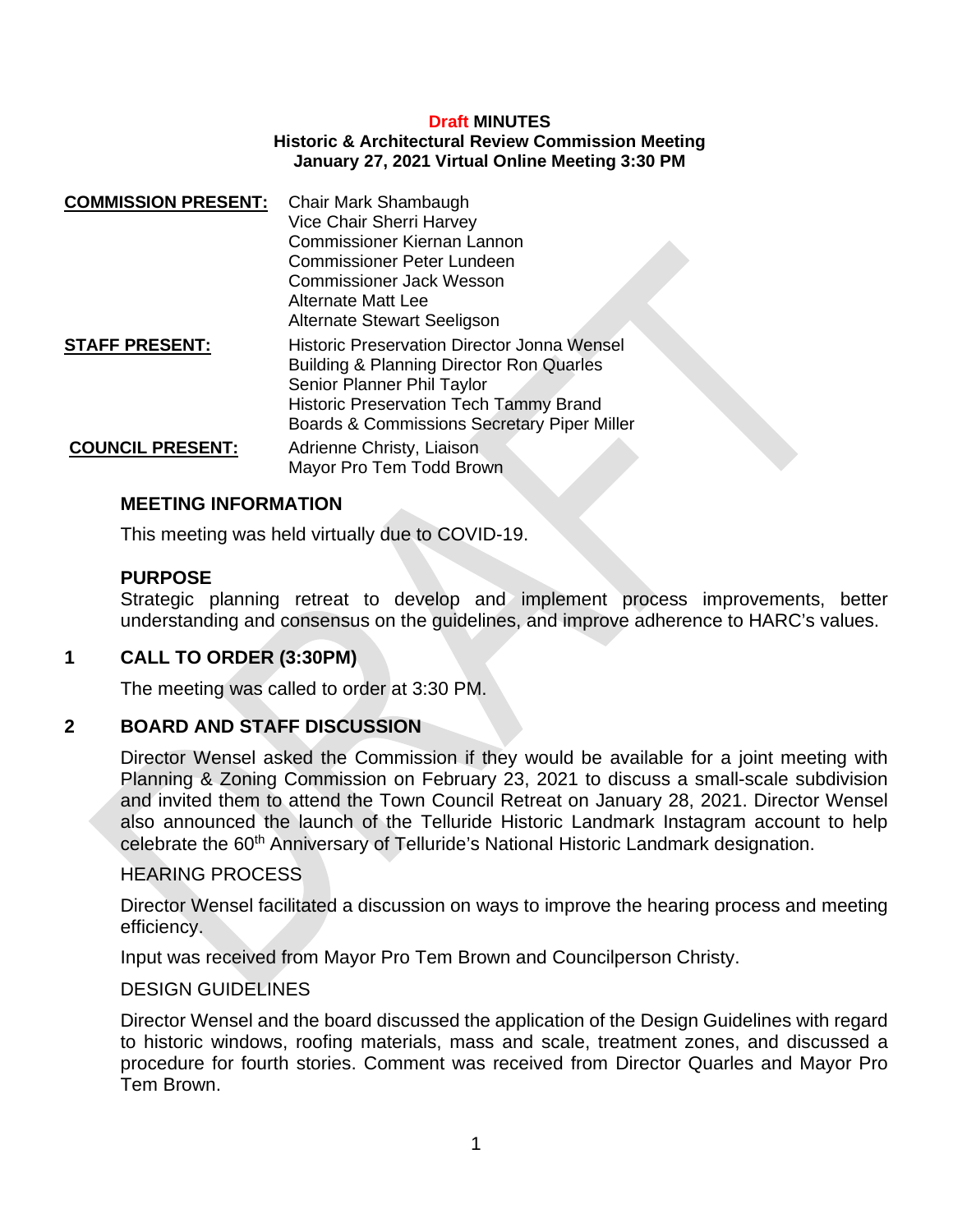# HARC VALUES

Chair Shambaugh sought feedback on board performance and collaboration. Councilperson Christy and Mayor Pro Tem Brown offered feedback.

### **OTHER**

Chair Shambaugh thanked Director Wensel for all she does for the board and asked for another retreat to be held in the Fall.

### **3 ADJOURN (5:30PM)**

The meeting was adjourned by unanimous consent at 5:35 PM.

Piper Miller, Boards & Commissions Secretary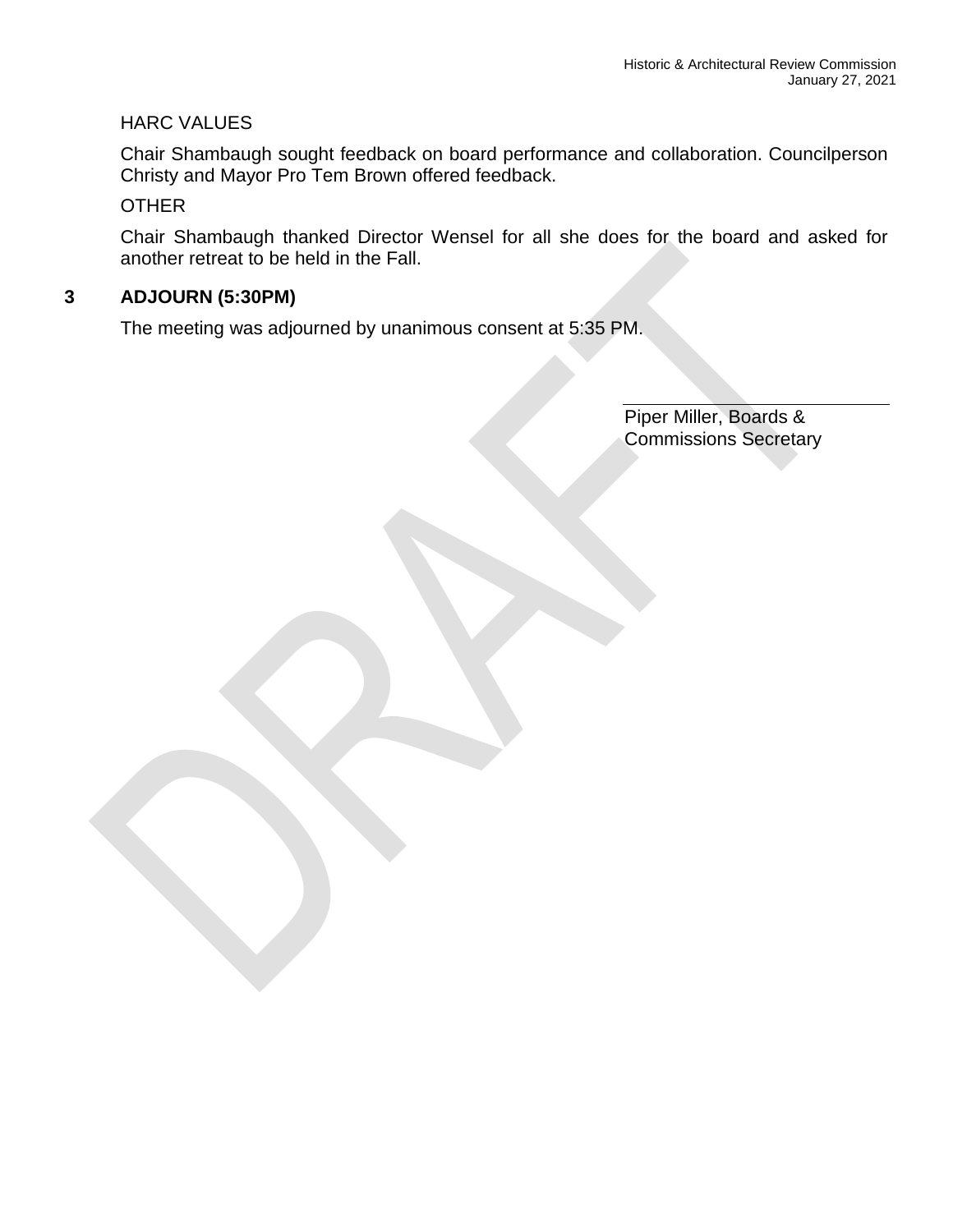### **MINUTES Town Council Meeting March 11, 2021 Virtual Online Meeting 9:00 AM**

- **COUNCIL PRESENT:** Mayor DeLanie Young Mayor Pro Tem Todd Brown Councilperson Jessie Rae Arguelles Councilperson Lars Carlson Councilperson Adrienne Christy Councilperson Geneva Shaunette Councilperson Tom Watkinson (Joined at 9:14 a.m.)
- **COUNCIL ABSENT:** None **HARC PRESENT:** Chair Mark Shambaugh Vice-Chair Sherri Harvey (Joined at 9:22 a.m.) Stewart Seeligson Kiernan Lannon Jack Wesson Peter Lundeen
- **STAFF PRESENT:** Assistant Clerk Ashley Berard Legal Assistant Lauren Bloemsma Preservation Tech Tammy Brand Town Attorney Kevin Geiger Town Manager Ross Herzog Town Clerk Tiffany Kavanaugh Program Director Lance McDonald Assistant Clerk Piper Miller Public Information Officer David Nepsky Planning & Building Director Ron Quarles Finance Director Kailey Ranta Administrative Assistant Sydney Roop Historic Preservation Director Jonna Wensel

# **MEETING INFORMATION**

This meeting was held virtually due to the COVID-19 virus.

# **CALL TO ORDER**

Mayor Young called the meeting to order at 9:03 a.m.

### **1. WORK SESSIONS**

- 1.a. Historic and Architectural Review Commission (HARC) Overview
	- HARC's Role and Responsibilities
	- HARC Applications and Review Process
	- HARC Items Reviewed by Town Council
	- Procedure for a Town Council Call-Up of a HARC Decision
- 1.b. Design Guidelines in Action Review Of A Few Recently Completed Projects
- 1.c. Discussion about desired Preservation and Development Goals & Community Values and **Priorities**